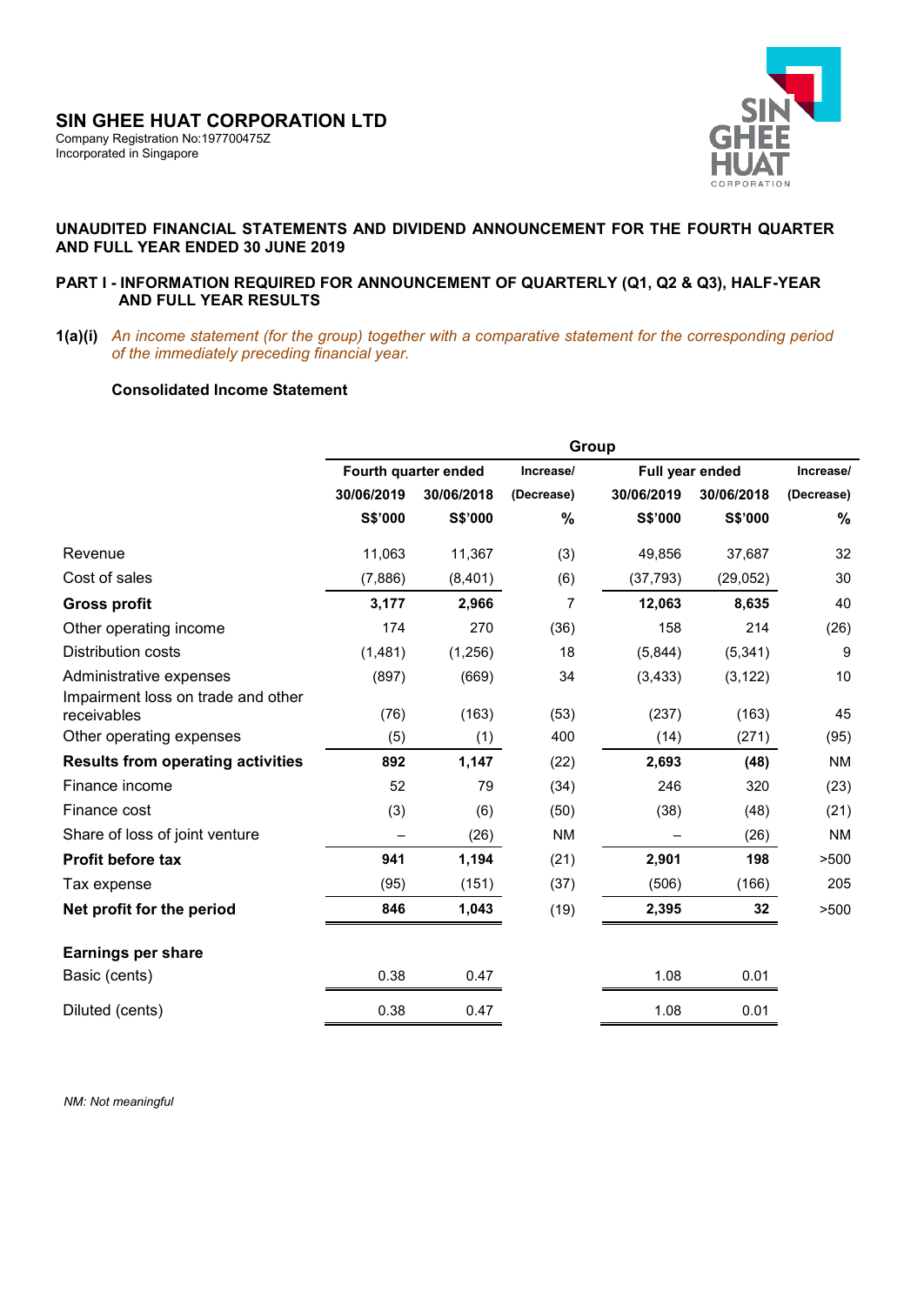# **1(a)(ii) Consolidated Statement of Comprehensive Income**

|                                                                       | Group      |                      |            |                 |            |            |
|-----------------------------------------------------------------------|------------|----------------------|------------|-----------------|------------|------------|
|                                                                       |            | Fourth quarter ended |            | Full year ended |            | Increase/  |
|                                                                       | 30/06/2019 | 30/06/2018           | (Decrease) | 30/06/2019      | 30/06/2018 | (Decrease) |
|                                                                       | S\$'000    | S\$'000              | $\%$       | S\$'000         | S\$'000    | %          |
| Net profit for the period                                             | 846        | 1,043                | (19)       | 2,395           | 32         | >500       |
| Other comprehensive income:                                           |            |                      |            |                 |            |            |
| Foreign currency translation difference<br>arising from consolidation | (14)       | 6                    |            | (57)            | 20         | NM.        |
| Total comprehensive income for the<br>period                          | 832        | 1,049                | (23)       | 2,338           | 52         | >500       |
| <b>Attributable to:</b>                                               |            |                      |            |                 |            |            |
| Equity holders of the Company                                         | 832        | 1,049                | (23)       | 2,338           | 52         | >500       |
| Total comprehensive income for the<br>period                          | 832        | 1,049                | (23)       | 2,338           | 52         | >500       |

**1(a)(iii)** Net profit for the period has been arrived at after crediting/(charging) the following:

|                                                    | Group                |                 |                 |            |  |
|----------------------------------------------------|----------------------|-----------------|-----------------|------------|--|
|                                                    | Fourth quarter ended |                 | Full year ended |            |  |
|                                                    | 30/06/2019           | 30/06/2018      | 30/06/2019      | 30/06/2018 |  |
|                                                    | S\$'000              | S\$'000         | S\$'000         | S\$'000    |  |
| Depreciation of property, plant and equipment      | (185)                | (444)           | (886)           | (1, 168)   |  |
| Foreign exchange gain/(loss), net                  | 146                  | 138             | 8               | (271)      |  |
| Loss on disposal of property, plant and equipment  | (4)                  | $\qquad \qquad$ | (14)            |            |  |
| Reversal/(Allowance) for inventory impairment, net | 503                  | 90              | 225             | (1,211)    |  |
| Allowance for doubtful debts, trade                | (76)                 | (163)           | (237)           | (163)      |  |
| Recovery of bad and doubtful debts, trade          | 15                   | 35              | 73              | 35         |  |
| (Under)/Over provision for prior year tax          | (1)                  | 30              | (1)             | 30         |  |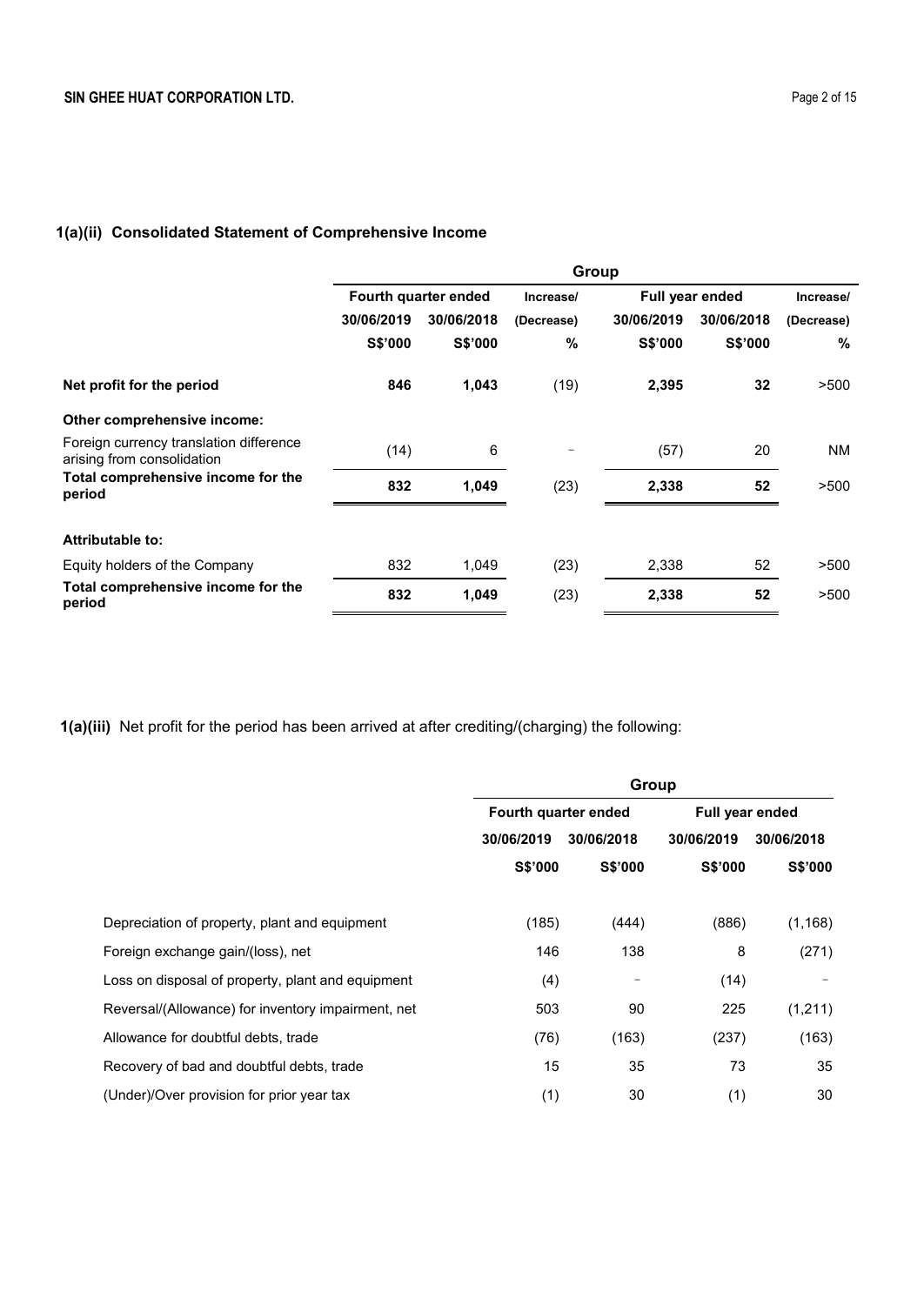**(b)(i)** *A balance sheet (for the issuer and group), together with a comparative statement as at the end of the immediately preceding financial year.*

# **Statement of Financial Position**

|                                      | Group     |                 | Company         |           |                 |                 |
|--------------------------------------|-----------|-----------------|-----------------|-----------|-----------------|-----------------|
|                                      | 30/6/2019 | 30/6/2018       | 1/7/2017        | 30/6/2019 | 30/6/2018       | 1/7/2017        |
|                                      | S\$'000   | S\$'000         | S\$'000         | S\$'000   | S\$'000         | S\$'000         |
|                                      |           | <b>Restated</b> | <b>Restated</b> |           | <b>Restated</b> | <b>Restated</b> |
| <b>Non-current assets</b>            |           |                 |                 |           |                 |                 |
| Property, plant and equipment        | 8,663     | 6,546           | 7,651           | 8,538     | 6,322           | 7,322           |
| Investment in subsidiaries           |           |                 |                 | 6,524     | 6,276           | 6,666           |
| Investment in joint venture          | —         |                 |                 | 50        | 50              | 50              |
| Trade and other receivables          | 1,334     |                 |                 | 7,491     |                 |                 |
| Other financial assets               |           | 1,001           | 2,038           |           | 1,001           | 2,038           |
| Deferred tax assets                  | 329       | 302             | 303             | 244       | 233             | 217             |
|                                      | 10,326    | 7,849           | 9,992           | 22,847    | 13,882          | 16,293          |
| <b>Current assets</b>                |           |                 |                 |           |                 |                 |
| Inventories                          | 49,883    | 41,019          | 36,865          | 37,074    | 28,560          | 27,253          |
| Trade and other receivables          | 14,408    | 14,399          | 10,233          | 15,721    | 19,845          | 15,839          |
| Other financial assets               | 1,001     |                 | 1,000           | 1,001     |                 | 1,000           |
| Current tax recoverables             |           |                 | 15              |           |                 | 17              |
| Cash and cash equivalents            | 15,101    | 26,274          | 29,737          | 13,521    | 24,508          | 26,929          |
|                                      | 80,393    | 81,692          | 77,850          | 67,317    | 72,913          | 71,038          |
| <b>Total assets</b>                  | 90,719    | 89,541          | 87,842          | 90,164    | 86,795          | 87,331          |
|                                      |           |                 |                 |           |                 |                 |
| <b>Equity attributable to equity</b> |           |                 |                 |           |                 |                 |
| holders of the Company               |           |                 |                 |           |                 |                 |
| Share capital                        | 45,750    | 45,750          | 45,750          | 45,750    | 45,750          | 45,750          |
| Reserves                             | (37)      | 20              |                 |           |                 |                 |
| Retained earnings                    | 39,991    | 38,462          | 38,874          | 40,141    | 38,712          | 39,261          |
| <b>Total equity</b>                  | 85,704    | 84,232          | 84,624          | 85,891    | 84,462          | 85,011          |
| <b>Current liabilities</b>           |           |                 |                 |           |                 |                 |
| Trade and other payables             | 4,483     | 3,130           | 2,769           | 3,751     | 2,159           | 2,320           |
|                                      |           |                 |                 |           |                 |                 |
| <b>Borrowings</b>                    |           | 2,004           | 449             |           |                 |                 |
| <b>Current tax liabilities</b>       | 532       | 175             |                 | 522       | 174             |                 |
|                                      | 5,015     | 5,309           | 3,218           | 4,273     | 2,333           | 2,320           |
| <b>Total liabilities</b>             | 5,015     | 5,309           | 3,218           | 4,273     | 2,333           | 2,320           |
| <b>Total equity and liabilities</b>  | 90,719    | 89,541          | 87,842          | 90,164    | 86,795          | 87,331          |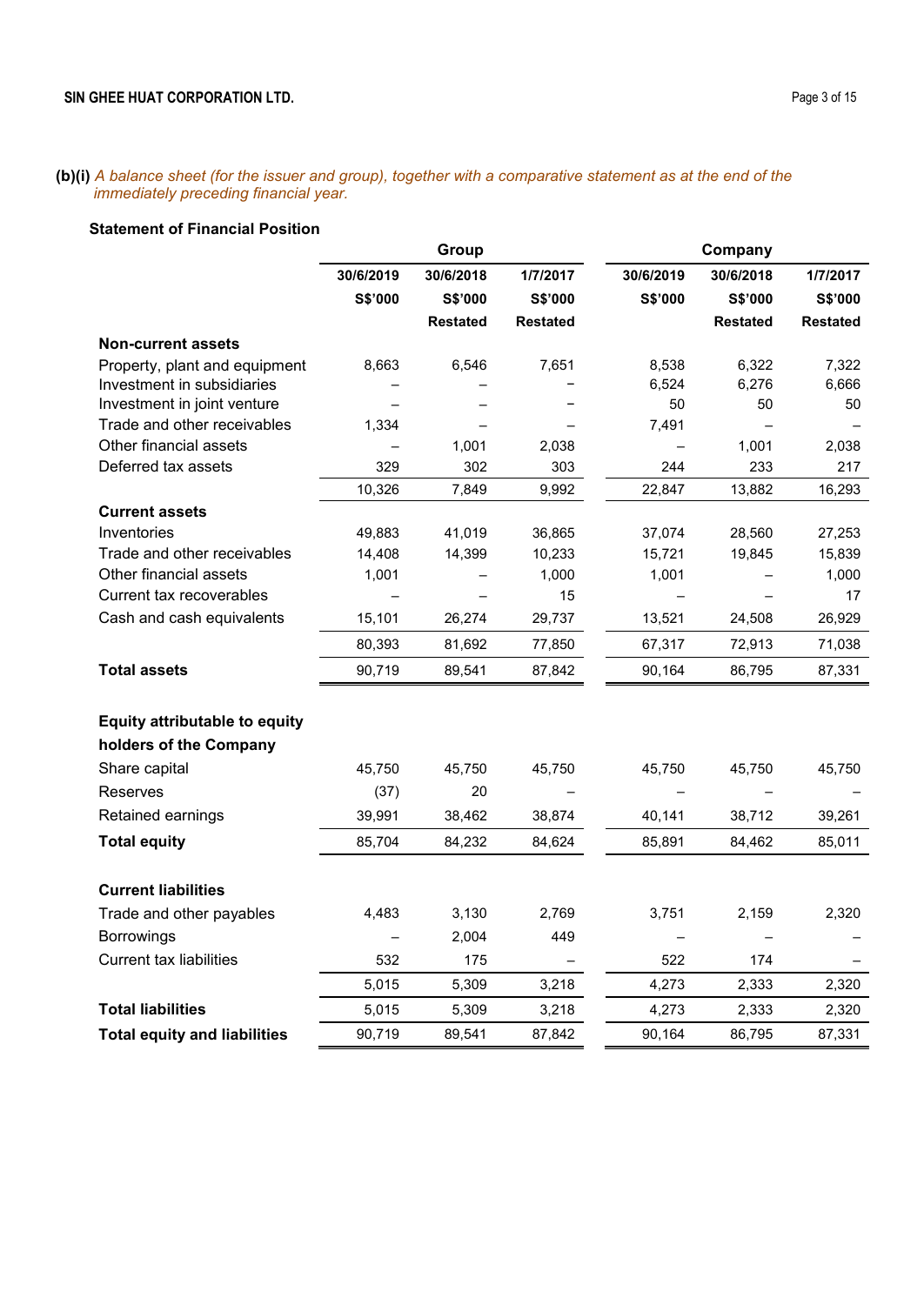# **1(b)(ii)** *Aggregate amount of group's borrowings and debt securities*

# **Amount repayable in one year or less, or on demand (\$'000)**

| As at 30 June 2019 |         | As at 30 June 2018 |
|--------------------|---------|--------------------|
| Secured Unsecured  | Secured | Unsecured          |
|                    |         | 2.004              |

# **Amount repayable after one year (\$'000)**

| As at 30 June 2019 |         | As at 30 June 2018 |
|--------------------|---------|--------------------|
| Secured Unsecured  | Secured | Unsecured          |
| -                  |         |                    |

# **Details of any collateral**

The unsecured group borrowings comprised trade financing facility utilised by a subsidiary arising from the ordinary course of business.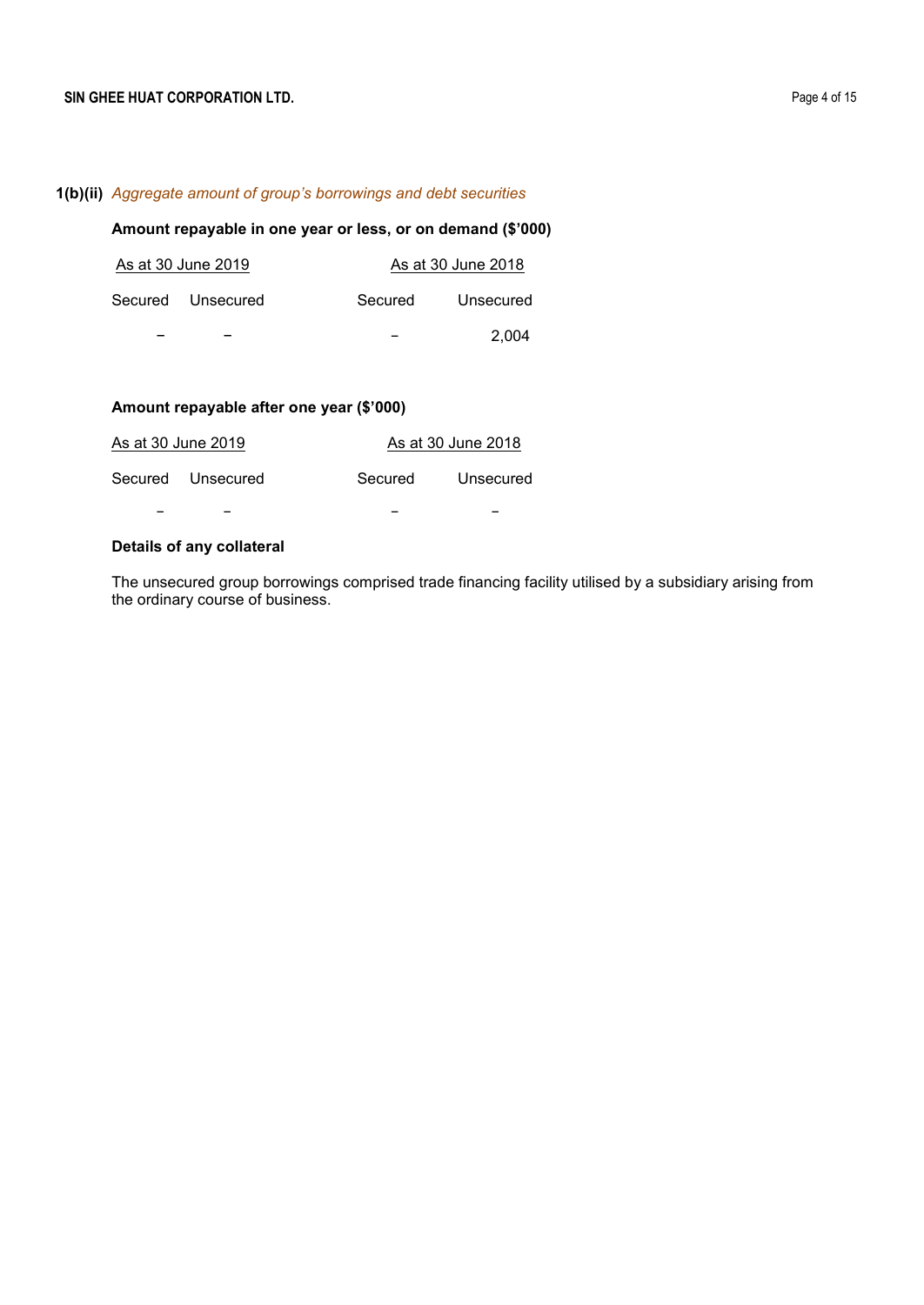**1(c)** *A cash flow statement (for the group), together with a comparative statement for the corresponding period of the immediately preceding financial year.*

# **Consolidated Statement of Cash Flows**

|                                                      | Group               |            |                 |             |  |
|------------------------------------------------------|---------------------|------------|-----------------|-------------|--|
|                                                      | <b>Fourth ended</b> |            | Full year ended |             |  |
|                                                      | 30/06/2019          | 30/06/2018 | 30/06/2019      | 30/06/2018  |  |
| Cash flows from operating activities                 | S\$'000             | S\$'000    | S\$'000         | S\$'000     |  |
| Profit for the period                                | 846                 | 1,043      | 2,395           | 32          |  |
|                                                      |                     |            |                 |             |  |
| Adjustments for:                                     |                     |            |                 |             |  |
| Depreciation of property, plant and equipment        | 185                 | 444        | 886             | 1,168       |  |
| Loss on disposal of property, plant and equipment    | 4                   |            | 14              |             |  |
| Finance income<br>Finance cost                       | (52)<br>3           | (79)<br>6  | (246)<br>38     | (320)<br>48 |  |
|                                                      |                     | 26         |                 | 26          |  |
| Share of loss of joint venture<br>Tax expense        | 95                  | 151        | 506             | 166         |  |
|                                                      | 1,081               | 1,591      | 3,593           | 1,120       |  |
| Changes in operating assets and liabilities:         |                     |            |                 |             |  |
| Trade and other receivables                          | (39)                | (1, 815)   | (1, 543)        | (4, 166)    |  |
| Trade and other payables                             | 1,016               | 390        | 1,353           | 335         |  |
| Inventories                                          | (1, 815)            | (3,658)    | (8, 864)        | (4, 154)    |  |
| Net cash from/(used in) operations                   | 243                 | (3, 492)   | (5,461)         | (6, 865)    |  |
|                                                      |                     |            |                 |             |  |
| Income tax (paid)/refund                             | (24)                |            | (176)           | 25          |  |
| Net cash from/(used in) operating activities         | 219                 | (3, 492)   | (5,637)         | (6, 840)    |  |
| Cash flows from investing activities                 |                     |            |                 |             |  |
| Acquisition of property, plant and equipment         | (1, 288)            | (12)       | (3,020)         | (63)        |  |
| Proceed from sales of property, plant and equipment  |                     |            | 3               |             |  |
| Proceeds from redemption of debt securities          |                     |            |                 | 2,000       |  |
| Interest received                                    | 52                  | 79         | 246             | 320         |  |
| Net cash (used in)/from investing activities         | (1, 236)            | 67         | (2,771)         | 2,257       |  |
| Cash flows from financing activities                 |                     |            |                 |             |  |
| Interest paid                                        | (4)                 | (6)        | (38)            | (11)        |  |
| Proceeds from borrowings                             |                     | 2,004      | 1,556           | 2,820       |  |
| Repayment of borrowings                              | (424)               | (219)      | (3,560)         | (1,265)     |  |
| Dividend paid                                        |                     |            | (666)           | (444)       |  |
| Net cash (used in)/from financing activities         | (428)               | 1,779      | (2,708)         | 1,100       |  |
| Net decrease in cash and cash equivalents            | (1, 445)            | (1,646)    | (11, 116)       | (3, 483)    |  |
| Cash and cash equivalents at beginning of the period | 16,560              | 27,914     | 26,274          | 29,737      |  |
| Effect of exchange rate fluctuations                 | (14)                | 6          | (57)            | 20          |  |
| Cash and cash equivalents at end of the period       | 15,101              | 26,274     | 15,101          | 26,274      |  |
| Cash and cash equivalents comprise:                  |                     |            |                 |             |  |
| Cash and bank balances                               | 8,101               | 9,274      | 8,101           | 9,274       |  |
| Short-term bank deposits                             | 7,000               | 17,000     | 7,000           | 17,000      |  |
|                                                      | 15,101              | 26,274     | 15,101          | 26,274      |  |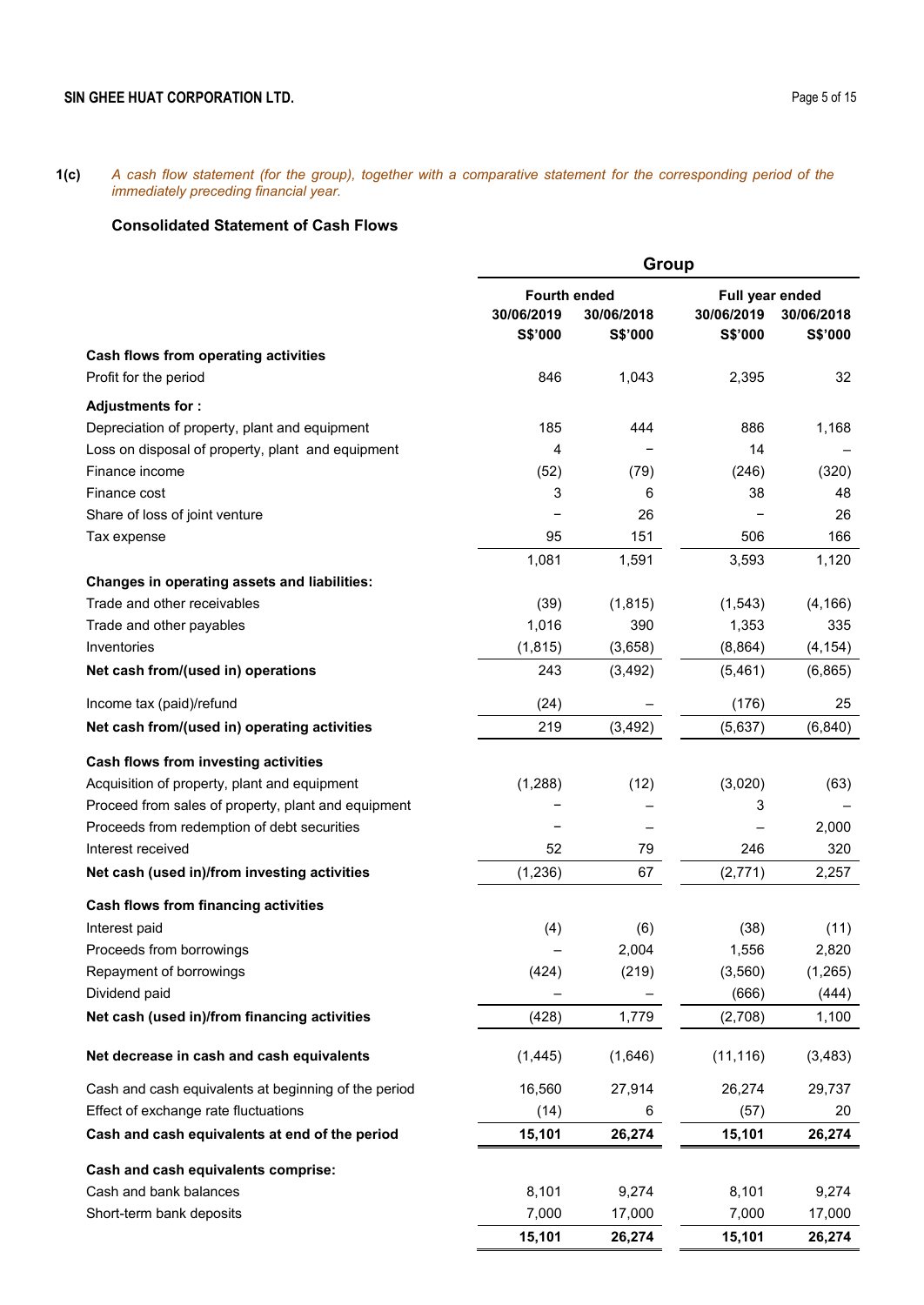**1(d)(i)** *A statement (for the issuer and group) showing either (i) all changes in equity, or (ii) changes in equity other than those arising from capitalisation issues and distributions to shareholders, together with a comparative statement for the corresponding period of the immediately preceding financial year.* 

# **Consolidated Statement of Changes in Equity for the Group**

|                                                                                      | <b>Share</b><br>capital | <b>Revaluation</b><br>reserve | <b>Translation</b><br>reserve | <b>Retained</b><br>earnings | <b>Total</b>  |
|--------------------------------------------------------------------------------------|-------------------------|-------------------------------|-------------------------------|-----------------------------|---------------|
|                                                                                      | S\$'000                 | S\$'000                       | S\$'000                       | S\$'000                     | S\$'000       |
| Balance at 1 July 2018 (as previously<br>reported)                                   | 45,750                  | 2,916                         | 100                           | 35,314                      | 84,080        |
| Effect on adoption of SFRS(I) 1                                                      |                         | (2,916)                       | (80)                          | 3,148                       | 152           |
| Adjustment on initial application of SFRS(I) 9<br>(net of tax)                       |                         |                               |                               | (200)                       | (200)         |
| Balance as at 1 July 2018 (restated)                                                 | 45,750                  |                               | 20                            | 38,262                      | 84,032        |
| Total comprehensive income for the nine<br>months ended 31 March 2019                |                         |                               | (43)                          | 1,569                       | 1,526         |
| Dividend paid                                                                        |                         |                               |                               | (666)                       | (666)         |
| Balance as at 31 March 2019                                                          | 45,750                  |                               | (23)                          | 39,165                      | 84,892        |
| Total comprehensive income for the quarter<br>ended 30 June 2019                     |                         |                               | (14)                          | 826                         | 812           |
| Balance as at 30 June 2019                                                           | 45,750                  |                               | (37)                          | 39,991                      | 85,704        |
| Balance as at 1 July 2017 (as previously                                             |                         |                               |                               |                             |               |
| reported)                                                                            | 45,750                  | 2,916                         | 80                            | 35,726                      | 84,472<br>152 |
| Effect on adoption of SFRS(I) 1                                                      |                         | (2,916)                       | (80)                          | 3,148                       |               |
| Balance as at 1 July 2017 (restated)<br>Total comprehensive income for the nine      | 45,750                  |                               |                               | 38,874                      | 84,624        |
| months ended 31 March 2018                                                           |                         |                               | 14                            | (1,011)                     | (997)         |
| Dividend paid                                                                        |                         |                               |                               | (444)                       | (444)         |
| Balance as at 31 March 2018 (restated)<br>Total comprehensive income for the quarter | 45,750                  |                               | 14                            | 37,419                      | 83,183        |
| ended 30 June 2018                                                                   |                         |                               | 6                             | 1,043                       | 1,049         |
| Balance as at 30 June 2018 (restated)                                                | 45,750                  |                               | 20                            | 38,462                      | 84,232        |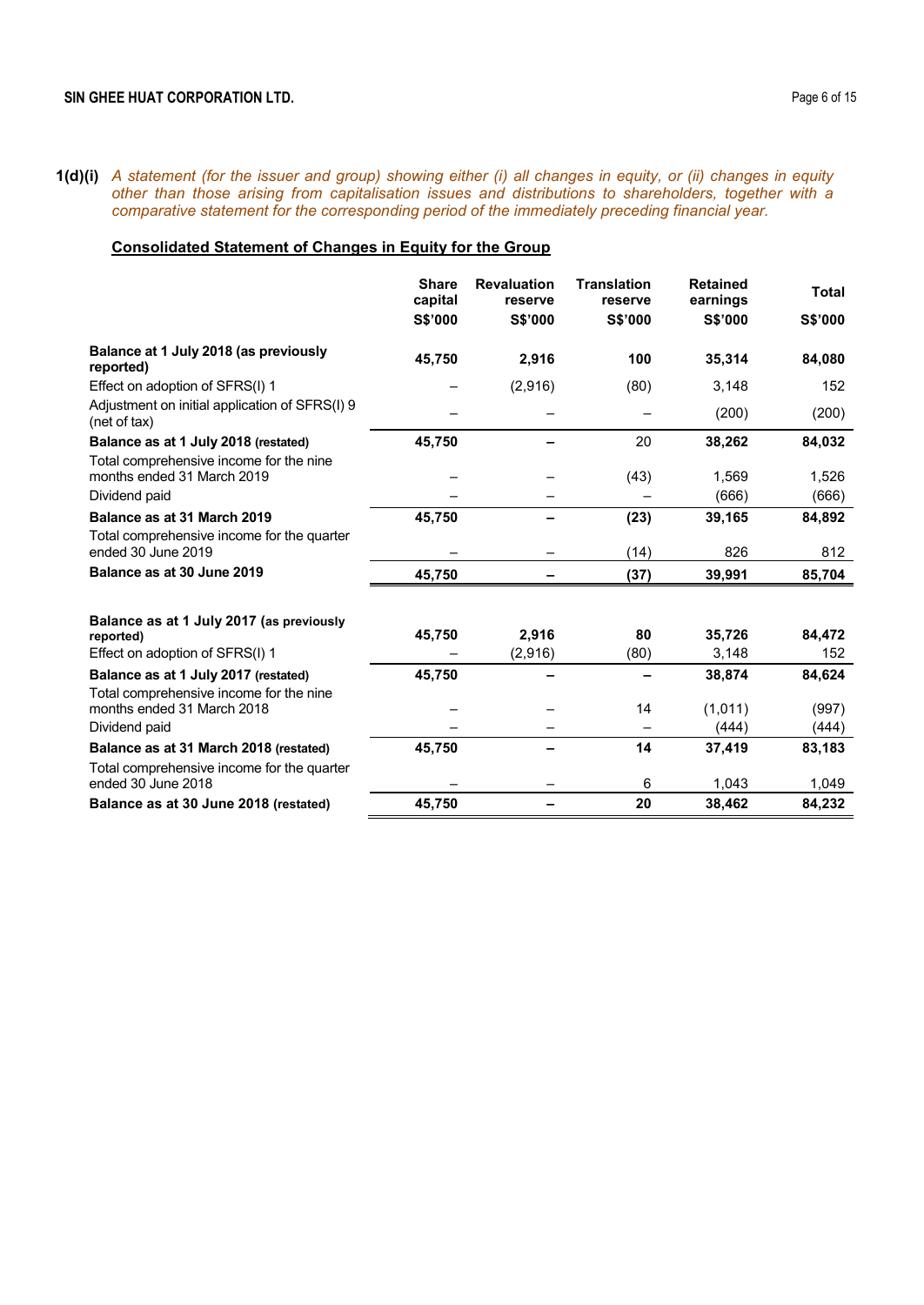## **Statement of Changes in Equity for the Company**

|                                                                       | Share capital | <b>Revaluation</b><br>reserve | <b>Retained</b><br>earnings | <b>Total</b> |
|-----------------------------------------------------------------------|---------------|-------------------------------|-----------------------------|--------------|
|                                                                       | S\$'000       | S\$'000                       | S\$'000                     | S\$'000      |
| Balance as at 1 July 2018 (as previously reported)                    | 45,750        | 2,916                         | 35,644                      | 84,310       |
| Effect on adoption of SFRS(I) 1                                       |               | (2,916)                       | 3,068                       | 152          |
| Effect on application of SFRS(I) 9, net of tax                        |               |                               | (200)                       | (200)        |
| Balance as at 1 July 2018 (restated)                                  | 45,750        |                               | 38,512                      | 84,262       |
| Total comprehensive income for the nine months<br>ended 31 March 2019 |               |                               | 1,648                       | 1,648        |
| Dividend paid                                                         |               |                               | (666)                       | (666)        |
| Balance as at 31 March 2019                                           | 45,750        |                               | 39,494                      | 85,244       |
| Total comprehensive income for the quarter ended 30<br>June 2019      |               |                               | 647                         | 647          |
| Balance as at 30 June 2019                                            | 45,750        |                               | 40,141                      | 85,891       |
| Balance as at 1 July 2017 (as previously reported)                    | 45,750        | 2,916                         | 36,193                      | 84,859       |
| Effect on adoption of SFRS(I) 1                                       |               | (2,916)                       | 3,068                       | 152          |
| Balance as at 1 July 2017 (restated)                                  | 45,750        |                               | 39,261                      | 85,011       |
| Total comprehensive income for the nine months ended<br>31 March 2018 |               |                               | (587)                       | (587)        |
| Dividend paid                                                         |               |                               | (444)                       | (444)        |
| Balance as at 31 March 2018 (restated)                                | 45,750        |                               | 38,230                      | 83,980       |
| Total comprehensive income for the quarter ended 30<br>June 2018      |               |                               | 482                         | 482          |
| Balance as at 30 June 2018 (restated)                                 | 45,750        |                               | 38,712                      | 84,462       |

**1(d)(ii)** *Details of any changes in the company's share capital arising from rights issue, bonus issue, share buy*backs, exercise of share options or warrants, conversion of other issues of equity securities, issue of *shares for cash or as consideration for acquisition or for any other purpose since the end of the previous period reported on. State the number of shares that may be issued on conversion of all the outstanding convertibles, if any, against the total number of issued shares excluding treasury shares and subsidiary holdings of the issuer, as at the end of the current financial period reported on and as at the end of the corresponding period of the immediately preceding financial year. State also the number of shares held as treasury shares and the number of subsidiary holdings, if any, and the percentage of the aggregate number of treasury shares and subsidiary holdings held against the total number of shares outstanding in a class that is listed as at the end of the current financial period reported on and as at the end of the corresponding period of the immediately preceding financial year.*

There was no change in the share capital of the Company during the period reported on.

There were no outstanding convertibles and treasury shares as at 30 June 2019 and 30 June 2018.

**1(d)(iii)** *To show the total number of issued shares excluding treasury shares as at the end of the current financial period and as at the end of the immediately preceding year:* 

|                           | As at 30/06/2019 | As at 30/06/2018 |
|---------------------------|------------------|------------------|
| Number of shares in issue | 222.000.000      | 222.000.000      |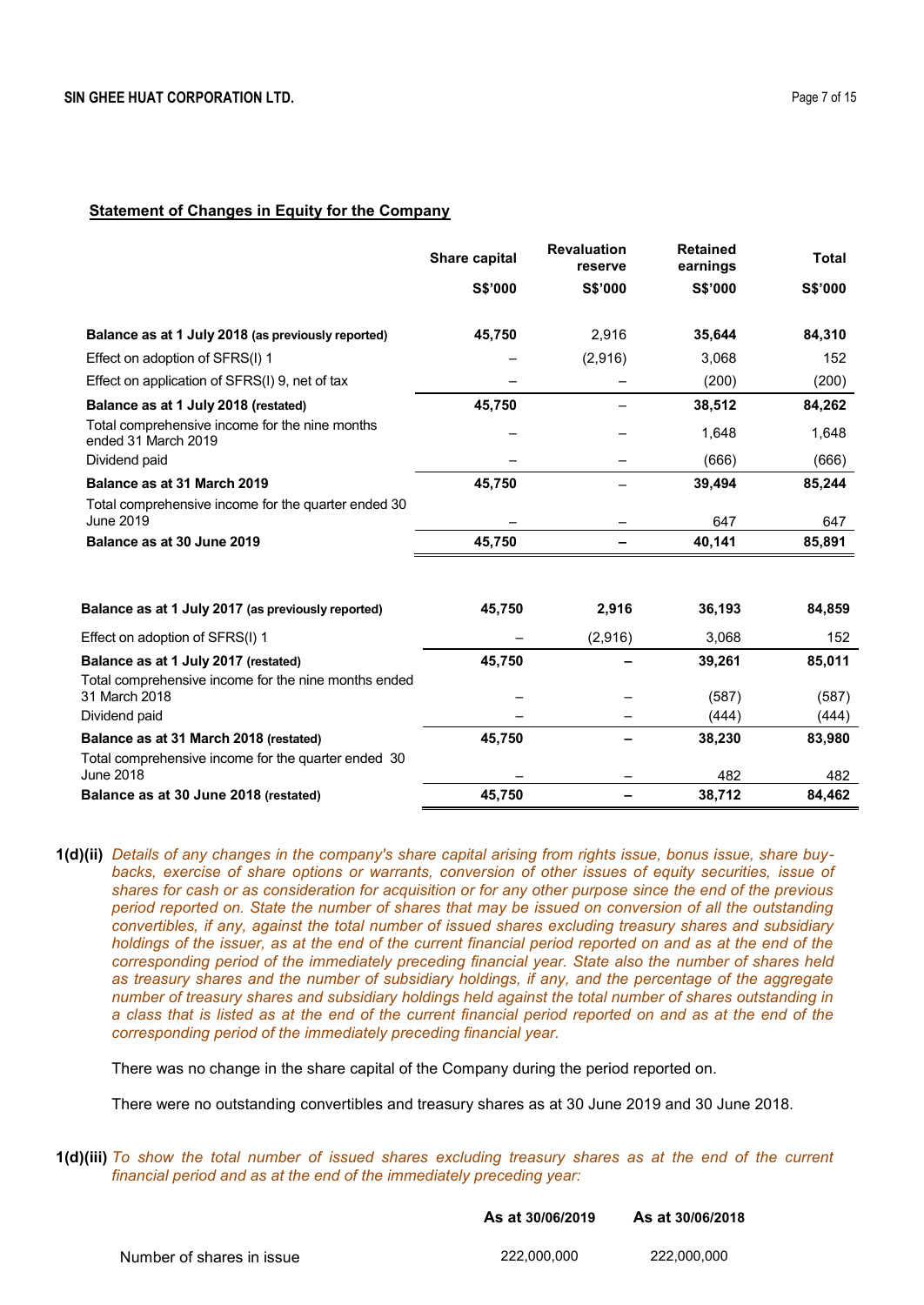**1(d)(iv)** *A Statement showing all sales, transfers, cancellation and/or use of treasury shares as at the end of the current financial period report on:* 

Not applicable.

**1(d)(v)** *A Statement showing all sales, transfers, cancellation and/or use of subsidiary holdings as at the end of the current financial period report on:* 

Not applicable

**2.** *Whether the figures have been audited or reviewed and in accordance with which auditing standard or practice.*

The figures have not been audited or reviewed by the auditors.

**3.** *Where the figures have been audited or reviewed, the auditors' report (including any qualifications or emphasis of a matter).*

Not applicable.

**4.** *Whether the same accounting policies and methods of computation as in the issuer's most recently audited annual financial statements have been applied.*

Except as disclosed in paragraph 5 below, the accounting policies and methods of computation adopted in the financial statements for the financial period reported on are consistent with those in the most recently audited financial statements for the financial year ended 30 June 2018.

**5.** *If there are any changes in the accounting policies and methods of computation, including any required by an accounting standard, what has changed, as well as the reasons for, and the effect of, the change.*

The Group has adopted the Singapore Financial Reporting Standards (International) ("SFRS(I)") with effect from 1 July 2018. In adopting the new framework, the Group is required to apply SFRS(I) on a retrospective basis and the specific transition requirements in SFRS(I) 1 set out below:

- (a) The Group has elected the exemption to reset the foreign currency translation reserve (FCTR) to \$nil on 1 July 2017 and reclassified the cumulative FCTR of \$80,000 as at 1 July 2017 to retained earnings.
- (b) The Group has elected the exemption to measure the freehold premises at the date of transition to SFRS(I) at fair value and use that fair value as its deemed cost in its SFRS(I) financial statements. Accordingly, the carrying amount of freehold premises and retained earnings of the Group and the Company as at 1 July 2017 increased by \$152,000.
- (c) The balance of the revaluation reserve of \$2,916,000 as at 30 June 2017 relating to the revaluation of the freehold premises was reclassified to retained earnings of the Group and the Company on transition to SFRS(I) at 1 July 2017.
- (d) The Group has applied the exemption in SFRS(I) 1 allowing it not to restate comparative information for the financial year ending 30 June 2019 SFRS(I) financial statements. Differences in the carrying amount of financial assets and financial liabilities resulting from the adoption of SFRS(I) 9 are recognised in retained earnings as at 1 July 2018.

The Group has elected to apply the simplified approach and recorded lifetime expected credit loss (ECL) under SFRS(I) 9. Upon application of the ECL model, the impairment for trade and other receivables of \$200,000, net of tax, was recognised through the retained earnings of the Group and the Company as at 1 July 2018.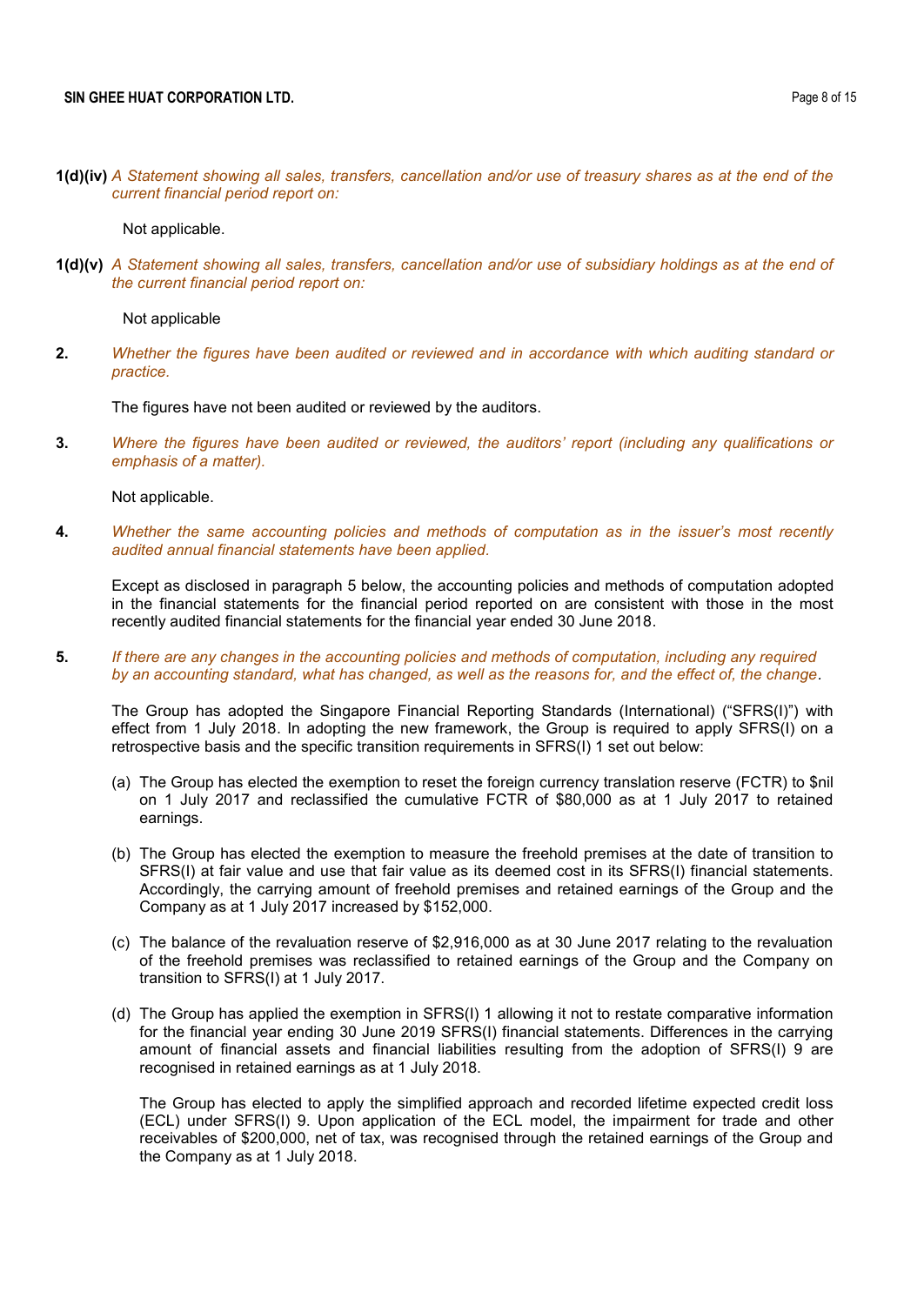The impact (in \$'000) of the adoption of SFRS(I) on the affected statement of financial position line items is summarised as follows:

| Group                                                      |                                | 30 June 2018                                 |                             |              | 1 July 2018                 |  |
|------------------------------------------------------------|--------------------------------|----------------------------------------------|-----------------------------|--------------|-----------------------------|--|
|                                                            | <b>FRS</b><br><b>Framework</b> | <b>Effect of</b><br>adoption of<br>SFRS(I) 1 | SFRS(I)<br><b>Framework</b> | SFRS(I)<br>9 | SFRS(I)<br><b>Framework</b> |  |
| <b>Current assets</b>                                      |                                |                                              |                             |              |                             |  |
| Trade and other receivables                                | 14.399                         |                                              | 14.399                      | (200)        | 14,199                      |  |
| <b>Non-current assets</b><br>Property, plant and equipment | 6.394                          | 152                                          | 6.546                       |              | 6,546                       |  |
| <b>Equity</b>                                              |                                |                                              |                             |              |                             |  |
| <b>Revaluation reserve</b>                                 | 2.916                          | (2,916)                                      |                             |              |                             |  |
| Foreign currency translation reserve                       | 100                            | (80)                                         | 20                          |              | 20                          |  |
| Retained earnings                                          | 35.314                         | 3.148                                        | 38,462                      | (200)        | 38,262                      |  |

|                                                                                                          | 1 July 2017           |                                         |                             |  |  |
|----------------------------------------------------------------------------------------------------------|-----------------------|-----------------------------------------|-----------------------------|--|--|
|                                                                                                          | <b>FRS Framework</b>  | <b>Effect of adoption</b><br>of SFRS(I) | SFRS(I)<br><b>Framework</b> |  |  |
| <b>Non-current assets</b><br>Property, plant and equipment                                               | 7,499                 | 152                                     | 7,651                       |  |  |
| <b>Equity</b><br><b>Revaluation reserve</b><br>Foreign currency translation reserve<br>Retained earnings | 2.916<br>80<br>35,726 | (2,916)<br>(80)<br>3,148                | 38.874                      |  |  |

| Company                                          | 30 June 2018                   |                                           |                             | 1 July 2018  |                             |
|--------------------------------------------------|--------------------------------|-------------------------------------------|-----------------------------|--------------|-----------------------------|
|                                                  | <b>FRS</b><br><b>Framework</b> | <b>Effect of adoption of</b><br>SFRS(I) 1 | SFRS(I)<br><b>Framework</b> | SFRS(I)<br>9 | SFRS(I)<br><b>Framework</b> |
| <b>Current assets</b>                            |                                |                                           |                             |              |                             |
| Trade and other receivables                      | 19,845                         |                                           | 19,845                      | (200)        | 19,645                      |
| <b>Non-current assets</b><br>Property, plant and |                                |                                           |                             |              |                             |
| equipment                                        | 6.170                          | 152                                       | 6.322                       |              | 6,322                       |
| <b>Equity</b>                                    |                                |                                           |                             |              |                             |
| <b>Revaluation reserve</b>                       | 2,916                          | (2,916)                                   |                             |              |                             |
| Retained earnings                                | 35.644                         | 3.068                                     | 38.712                      | (200)        | 38,512                      |

|                                                                  | 1 July 2017                    |                                              |                             |
|------------------------------------------------------------------|--------------------------------|----------------------------------------------|-----------------------------|
|                                                                  | <b>FRS</b><br><b>Framework</b> | <b>Effect of</b><br>adoption of<br>SFRS(I) 1 | SFRS(I)<br><b>Framework</b> |
| Non-current assets<br>Property, plant and equipment              | 7.170                          | 152                                          | 7.322                       |
| <b>Equity</b><br><b>Revaluation reserve</b><br>Retained earnings | 2.916<br>36,193                | (2,916)<br>3,068                             | 39.261                      |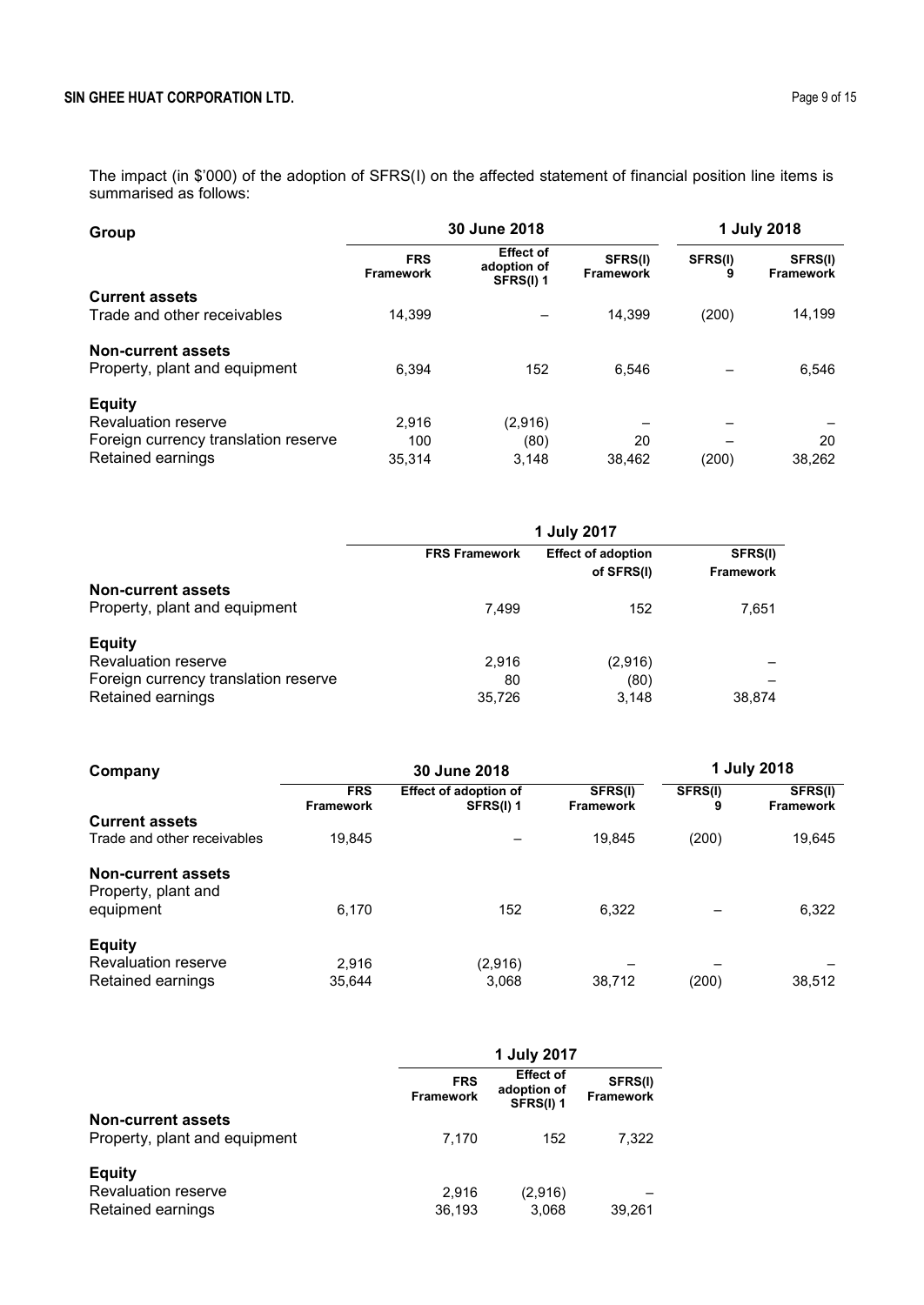#### **Earnings per Share**

|                                                               | Group<br>Fourth quarter ended |             | Group<br><b>Full year ended</b> |             |
|---------------------------------------------------------------|-------------------------------|-------------|---------------------------------|-------------|
|                                                               |                               |             |                                 |             |
|                                                               | 30/06/2019                    | 30/06/2018  | 30/06/2019                      | 30/06/2018  |
| Earnings per share (cents)                                    |                               |             |                                 |             |
| based on weighted average number of<br>(a)<br>shares in issue | 0.38                          | 0.47        | 1.08                            | 0.01        |
| (b) on a fully diluted basis                                  | 0.38                          | 0.47        | 1.08                            | 0.01        |
| Weighted average number of shares in issue                    | 222,000,000                   | 222,000,000 | 222.000.000                     | 222.000.000 |

- **7**. *Net asset value (for the issuer and group) per ordinary share based on the total number of issued shares excluding treasury shares of the issuer at the end of the:*
	- *(a) current financial period reported on; and*
	- *(b) immediately preceding financial year.*

## **Net Asset Value per Share**

|                                                                    | Group       |                               | Company     |                               |
|--------------------------------------------------------------------|-------------|-------------------------------|-------------|-------------------------------|
|                                                                    | 30/06/2019  | 30/06/2018<br><b>Restated</b> | 30/06/2019  | 30/06/2018<br><b>Restated</b> |
| Net asset value per share based<br>on issued share capital (cents) | 38.6        | 37.9                          | 38.7        | 38.0                          |
| Number of shares on issue                                          | 222,000,000 | 222,000,000                   | 222,000,000 | 222,000,000                   |

- **8.** *A review of the performance of the group, to the extent necessary for a reasonable understanding of the group's business. It must include a discussion of the following:*
	- *(a) any significant factors that affected the turnover, costs and earnings of the group for the current financial period reported on, including (where applicable) seasonal or cyclical factors; and*
	- *(b) any material factors that affected the cash flow, working capital, assets and liabilities of the group during the current financial period reported on.*

### **REVIEW OF PERFORMANCE**

### **Consolidated Income Statement For the fourth quarter ended 30 June 2019**

Sales revenue for the fourth quarter ended 30 June 2019 ("4Q2019") was \$11.06 million, marginally lower than \$11.37 million recorded in 4Q2018, the corresponding quarter of the preceding financial year.

A write-back of inventory provision of \$503,000 (4Q2018: \$90,000) was recorded as the provisions made previously was no longer necessary in light of increased product demand. This partly contributed to increased gross profit of \$3.18 million (4Q2018: \$2.97 million) for the quarter.

Distribution costs and administrative expenses collectively for 4Q2019 were higher at \$2.38 million (4Q2018: \$1.93 million) mainly due to increased manpower costs and rental expenses for temporary warehouse during the period of redevelopment of the Gul Crescent warehouse.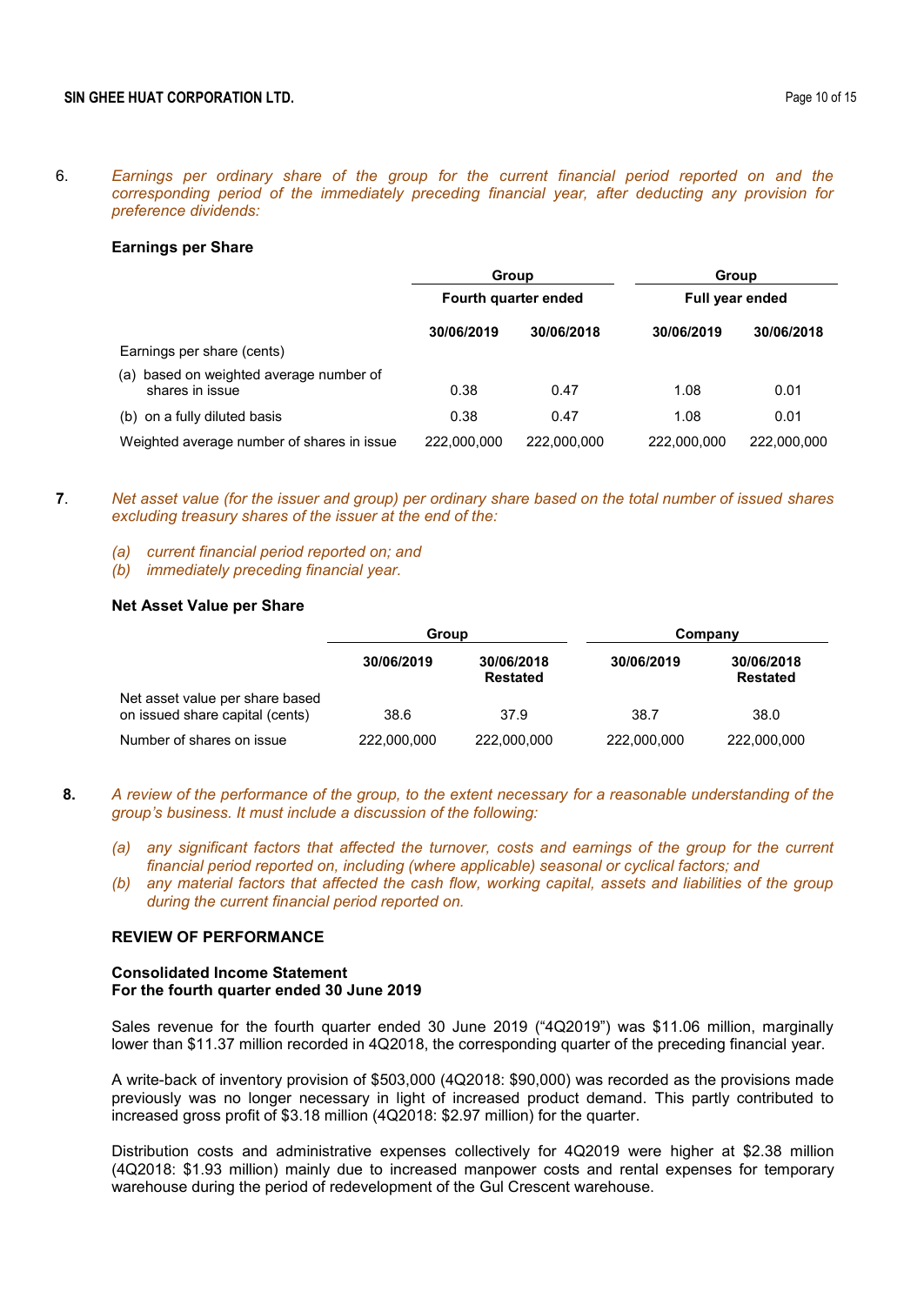Other operating income for 4Q2019 was lower at \$174,000 (4Q2018: \$270,000) mainly due to lower recovery of bad debts and lower scrap sales. Impairment loss on trade and other receivables for 4Q2019 was lower at \$76,000 (4Q2018: \$163,000) as the provision was adequate. Finance income for 4Q2019 was lower at \$52,000 (4Q2018: \$79,000) largely due to reduced short-term bank deposits.

Net profit for 4Q2019 was lower at \$846,000 (4Q2018: \$1.04 million) resulting from above.

### **Consolidated Income Statement For the full year ended 30 June 2019**

Revenue for the year ended 30 June 2019 rose 32% to \$49.86 million from \$37.69 million posted in FY2018, the preceding financial year ended 30 June 2018. The higher revenue was attributed to improved market conditions and hence increased demand for the products. The cost of sales increased in tandem with the increase in revenue.

Gross profit was higher at \$12.06 million (FY2018: \$8.64 million) mainly due to increased revenue and a write-back of inventory impairment provision in FY2019 as opposed to a provision of \$1.21 million recorded in FY2018.

The increase in revenue spread across all the industries in which the Group's customers operate. The bulk of the increase in revenue was attributed to the overseas markets.

Distribution costs and administrative expenses collectively for FY2019 were higher at \$9.28 million (FY2018: \$8.46 million) mainly due to increased business activities, increased manpower costs and rental expenses for temporary warehouse during the period of redevelopment of the Gul Crescent warehouse.

Other operating income was lower at \$158,000 (FY2018: \$214,000) mainly due to lower subsidies and lower scrap sales. Impairment loss on trade and other receivables was higher at \$237,000 (FY2018: \$163,000), mainly due to additional provision arising from the adoption of SFRS(I) 9. Other operating expenses were lower at \$14,000 (FY2018: \$271,000) due to foreign exchange loss of \$271,000 recorded in FY2018 whereas FY2019 recorded a foreign exchange gain of \$8,000.

Depreciation was lower at \$886,000 (FY2018: \$1.17 million) mainly due to a one-off accelerated depreciation on an existing warehouse building recorded in FY2018 in view of the redevelopment of the warehouse which is now underway.

Finance income was lower at \$246,000 (FY2018: \$320,000) mainly due to reduced short-term bank deposits. Finance cost was lower at \$38,000 (FY2018: \$48,000) due to lower amortisation on bond securities.

Tax expense was higher at \$506,000 (FY2018: \$166,000) as the pre-tax profit for FY2019 increased substantially. The above collectively resulted in a net profit of \$2.40 million (FY2018: \$32,000) for the year.

## **Financial Position and Cash Flows**

Expenditure on property, plant and equipment for 4Q2019 increased to \$1.29 million (4Q2018: \$12,000) due to the redevelopment of the warehouse now in progress at Gul Crescent, Singapore. For the same reason, the expenditure on property, plant and equipment for FY2019 increased to \$3.02 million (FY2018: \$63,000).

Trade and other receivables were higher as of 30 June 2019 at \$15.74 million (30 June 2018: \$14.40 million) mainly due to higher sales in the current year.

Inventories increased to \$49.88 million (30 June 2018: \$41.02 million) largely due to increased replenishments of inventories in view of increased market demand. Trade and other payables were higher at \$4.48 million (30 June 2018: \$3.13 million) mainly due to increased inventory purchases. There were no outstanding borrowings at 30 June 2019 as the borrowings, including the \$2.00 million at 30 June 2018, were fully repaid during the year.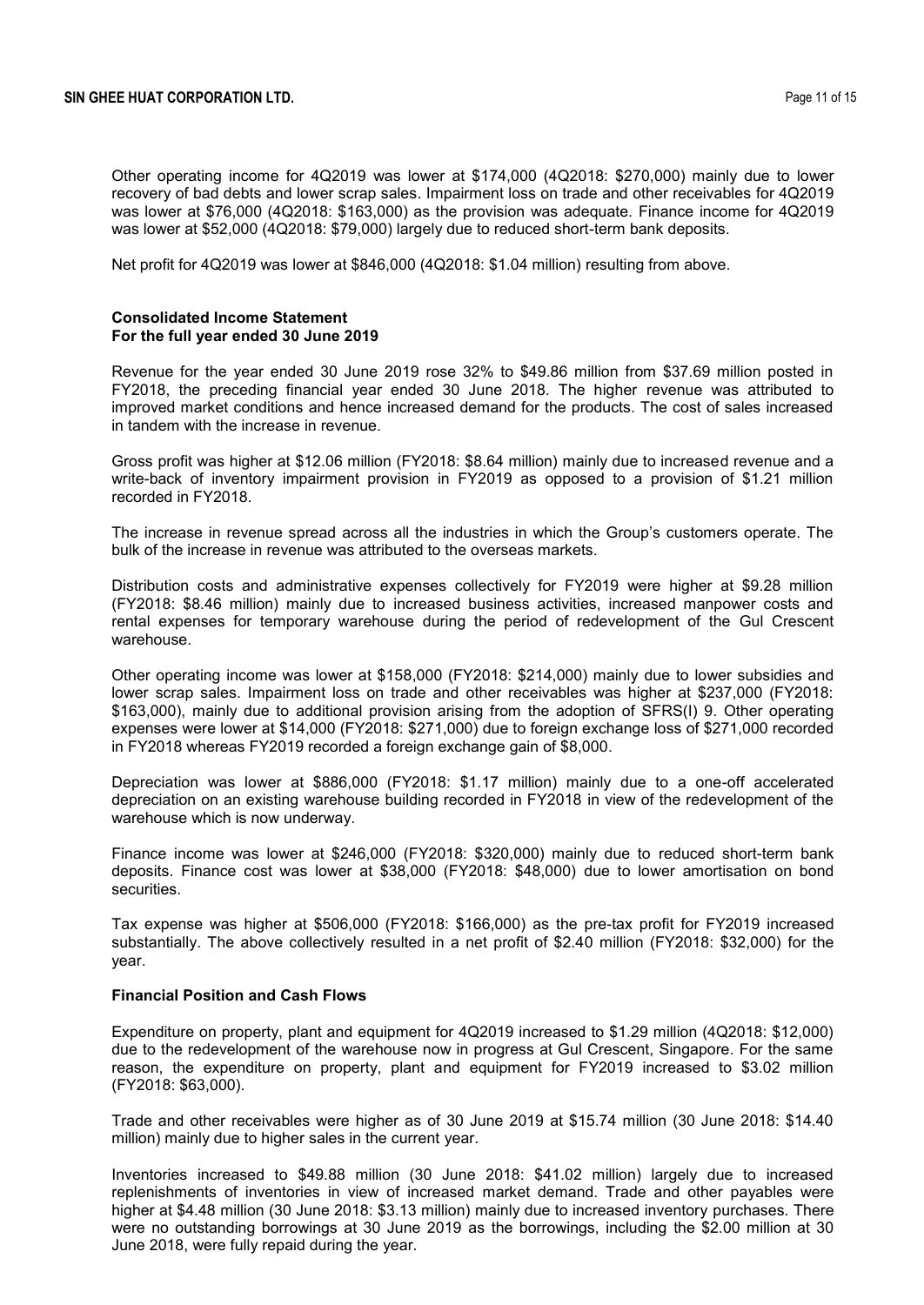These resulted in net cash from operations of \$243,000 in 4Q2019 as opposed to cash used in operations of \$3.49 million in 4Q2018. Similarly, net cash used in operations for FY2019 were \$5.46 million (FY2018: \$6.87 million).

Net cash used in investing activities in 4Q2019 of \$1.24 million (4Q2018: positive net cash of \$67,000) was mainly for expenditure on the redevelopment of the warehouse facility referred to in the first paragraph of this section. Similarly, net cash used in investing activities in FY2019 of \$2.77 million was due to the redevelopment expenditure as opposed to a positive net cash from investing activities of \$2.26 million in FY2018 mainly because of the proceeds from redemption of debt securities.

Net cash of \$428,000 was used in financing activities in 4Q2019 whereas there was net cash from financing activities of \$1.78 million mainly due to proceeds from short-term borrowings. For FY2019, net cash used in financing activities was higher at \$2.71 million (FY2018: positive net cash of \$1.10 million) mainly due to higher repayment of borrowings (on net basis) during the year.

### **9.** *Where a forecast, or a prospect statement, has been previously disclosed to shareholders, any variance between it and the actual results.*

The Group's performance for 4Q2019 was in line with the Statement in Paragraph 10 of the Company's previous results announcement dated 15 May 2019.

**10.** *A commentary at the date of the announcement of the significant trends and competitive conditions of the industry in which the group operates and any known factors or events that may affect the group in the next reporting period and the next 12 months.*

Business and demand for our products remains stable despite continued trade tensions between US and China and oil price volatility. We believe that this trend will continue.

**11.** *Dividend*

### *(a) Current Financial Period Reported On*

#### *Any dividend declared for the current financial period reported on?* Yes

The Directors recommend a Final tax-exempt dividend of 0.6 cents per share based on 222,000,000 shares in issue as at 30 June 2019 for shareholders' approval at the forthcoming Annual General Meeting of the Company.

| Name of dividend          | Final               |
|---------------------------|---------------------|
| Dividend type             | Cash                |
| Dividend amount per share | 0.6 cents           |
| Tax rate                  | One-tier tax exempt |

*(b) Corresponding Period of the Immediately Preceding Financial Year*

*Any dividend declared for the corresponding period of the immediately preceding financial year?* Yes

| Name of dividend          | Final               |
|---------------------------|---------------------|
| Dividend type             | Cash                |
| Dividend amount per share | 0.3 cents           |
| Tax rate                  | One-tier tax exempt |

*(c) Date payable:* To be advised at a later date

*(d) Books closure date:* To be advised at a later date

*(e) The date on which Registrable Transfers received by the company will be registered before entitlements to the dividend are determined:* To be advised at a later date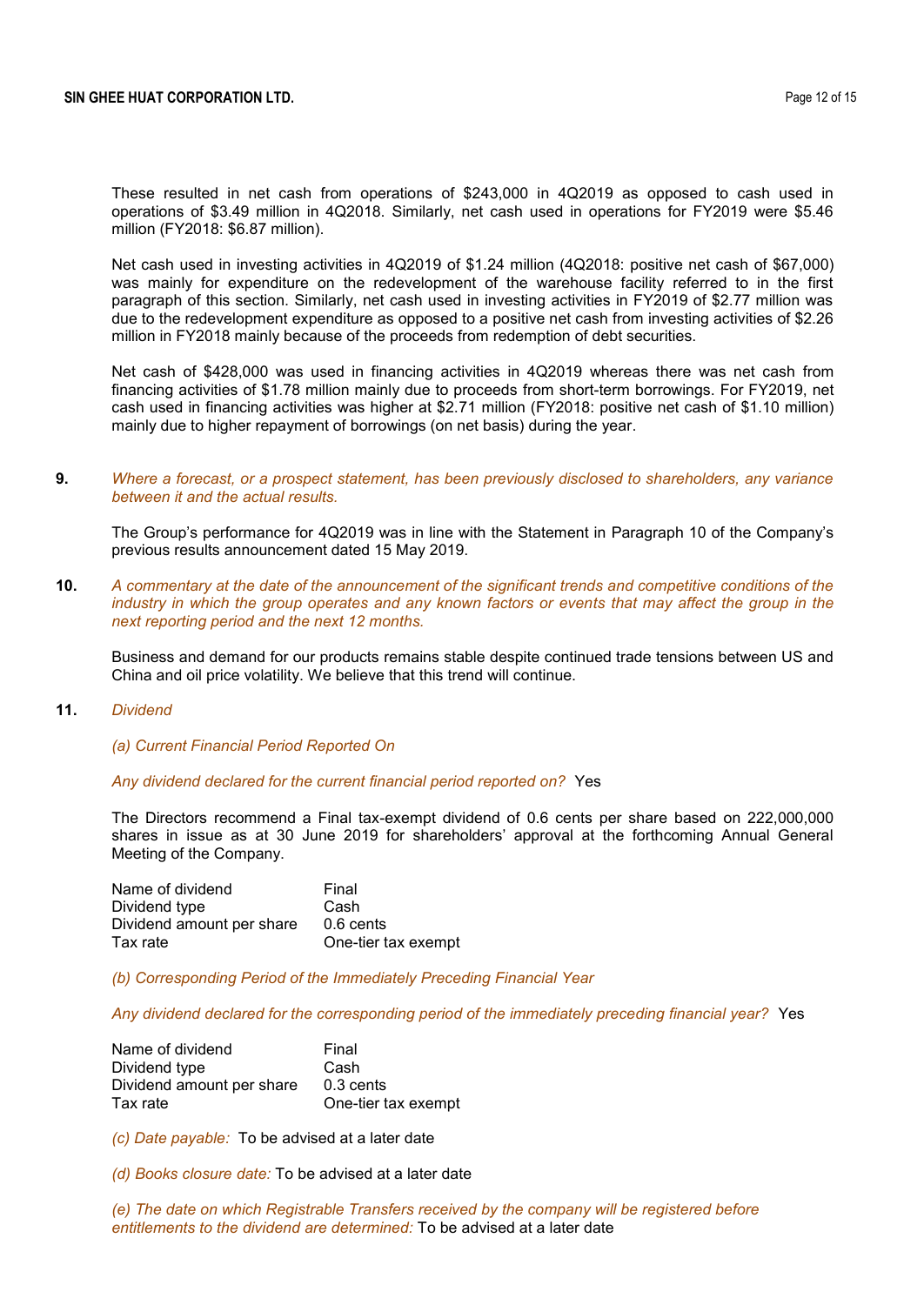#### **12.** *If no dividend has been declared (recommended), a statement to that effect.*

### Not applicable

**13.** *If the Group has obtained a general mandate from shareholders for IPTs, the aggregate value of such transactions as required under Rule 920(1)(a)(ii). If no IPT mandate has been obtained, a statement to that effect.*

The Group does not have a shareholders' mandate for interested person transactions. There were no interested person transactions of S\$100,000 or more for the year under review.

**14.** *Confirmation that the issuer has procured undertakings from all its directors and executive officers (in the format set out in Appendix 7.7) under Rule 720(1).*

The Company confirms that the undertakings under Rule 720(1) of the Listing Manual have been obtained from all its directors and executive officers in the format set out in Appendix 7.7.

### **PART II – ADDITIONAL INFORMATION REQUIRED FOR FULL YEAR ANNOUNCEMENT**

### **15.** *Revenue and Results by Business Segments*

The Group has essentially one business or operating segment, which is the trading and sales of stainless steel products, as the risks and returns of the products are substantially similar. These products comprise mainly bars, plates, pipes, tubes, flanges and fittings which are stainless steel materials of varying grades and specifications for use in the respective industries to which the Group sells its products. The Group's resource allocation is market-oriented with focus on the respective industries.

#### **Financial year ended 30 June 2019**

|                                                                | Marine and<br>shipbuilding | Oil & gas and<br>petrochemical | Engineering and<br>construction | Trading and<br>others | Total    |
|----------------------------------------------------------------|----------------------------|--------------------------------|---------------------------------|-----------------------|----------|
|                                                                | S\$'000                    | S\$'000                        | S\$'000                         | S\$'000               | S\$'000  |
| Revenue                                                        | 5,511                      | 9,024                          | 19,025                          | 16,296                | 49,856   |
| Gross profit                                                   | 1,497                      | 2,648                          | 2,740                           | 5,178                 | 12,063   |
| Unallocated costs                                              |                            |                                |                                 |                       | (9, 566) |
|                                                                |                            |                                |                                 |                       | 2,497    |
| Other operating income and finance income                      |                            |                                |                                 |                       | 404      |
| Share of loss of joint venture                                 |                            |                                |                                 |                       |          |
| Profit before tax                                              |                            |                                |                                 |                       | 2,901    |
| Tax expense                                                    |                            |                                |                                 |                       | (506)    |
| Net profit for the year                                        |                            |                                |                                 |                       | 2,395    |
| Assets:                                                        |                            |                                |                                 |                       |          |
| Trade receivables                                              | 1,755                      | 2,749                          | 4,788                           | 4,535                 | 13,827   |
| Others - unallocated                                           |                            |                                |                                 |                       | 76,892   |
|                                                                |                            |                                |                                 |                       | 90,719   |
|                                                                |                            |                                |                                 |                       |          |
| Liabilities - unallocated                                      |                            |                                |                                 |                       | 5,015    |
| Capital expenditure - unallocated                              |                            |                                |                                 |                       | 3,020    |
| Depreciation of property, plant and<br>equipment - unallocated |                            |                                |                                 |                       | 886      |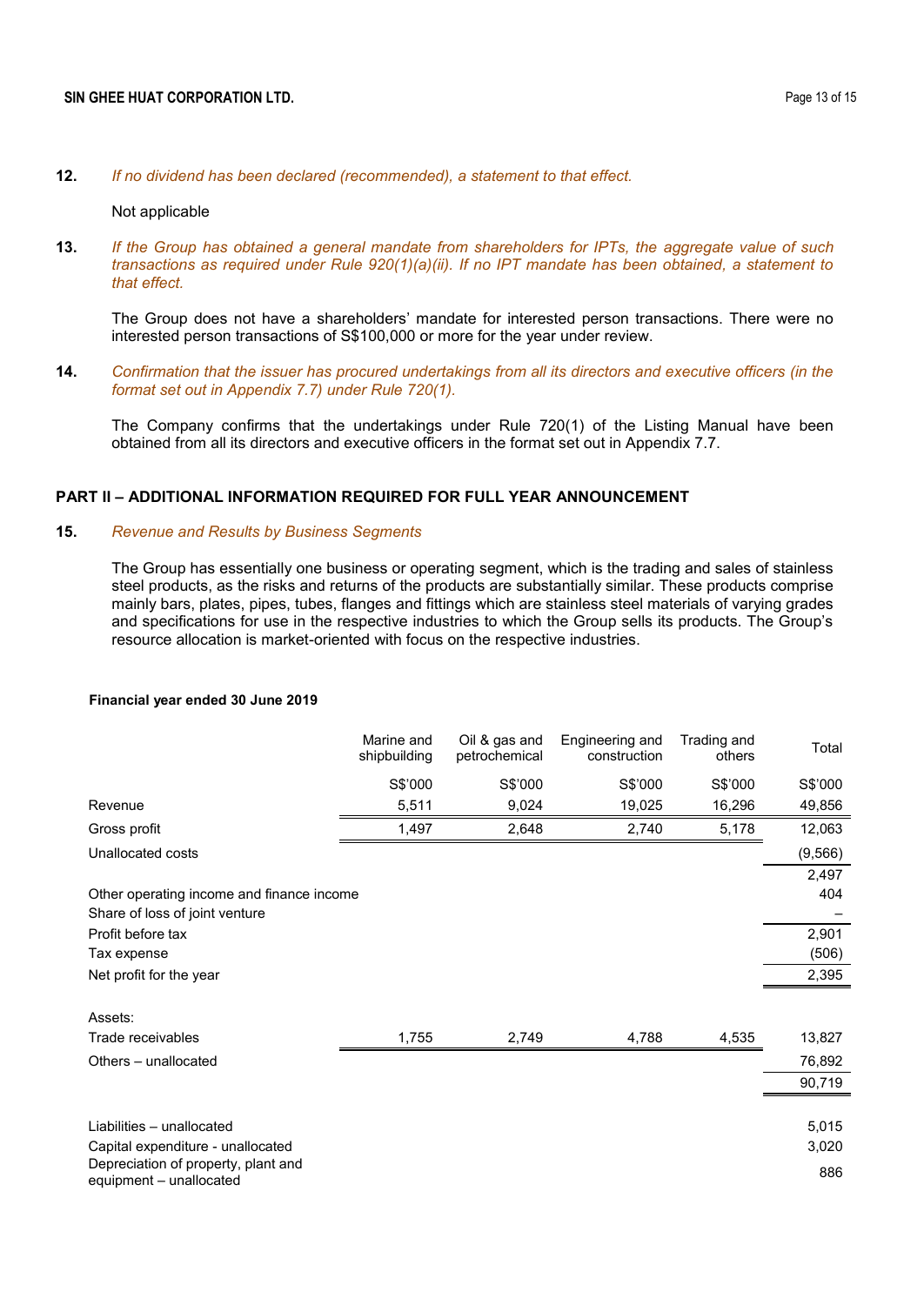### **Financial year ended 30 June 2018**

|                                                                                                                                            | Marine and<br>shipbuilding | Oil & gas and<br>petrochemical | Engineering and<br>construction | Trading and<br>others | Total                                      |
|--------------------------------------------------------------------------------------------------------------------------------------------|----------------------------|--------------------------------|---------------------------------|-----------------------|--------------------------------------------|
|                                                                                                                                            | S\$'000                    | S\$'000                        | S\$'000                         | S\$'000               | S\$'000                                    |
| Revenue                                                                                                                                    | 3,834                      | 7,149                          | 12,403                          | 14,301                | 37,687                                     |
| Gross profit                                                                                                                               | 842                        | 1,571                          | 1,963                           | 4,259                 | 8,635                                      |
| Unallocated costs                                                                                                                          |                            |                                |                                 |                       | (8,945)                                    |
| Other operating income and finance income<br>Share of loss of joint venture<br>Profit before tax<br>Tax expense<br>Net profit for the year |                            |                                |                                 |                       | (310)<br>534<br>(26)<br>198<br>(166)<br>32 |
| Assets:<br>Trade receivables                                                                                                               | 1,296                      |                                |                                 |                       |                                            |
| Others - unallocated                                                                                                                       |                            | 2,136                          | 4,717                           | 4,232                 | 12,381                                     |
|                                                                                                                                            |                            |                                |                                 |                       | 77,160<br>89,541                           |
|                                                                                                                                            |                            |                                |                                 |                       |                                            |
| Liabilities - unallocated<br>Capital expenditure - unallocated                                                                             |                            |                                |                                 |                       | 5,309<br>63                                |
| Depreciation of property, plant and<br>equipment - unallocated                                                                             |                            |                                |                                 |                       | 1,168                                      |

Information on income, expenses, assets and liabilities, other than as identified and allocated to the respective segments, is not provided by segment as it is neither meaningful nor practicable to allocate these items by segment.

# **Revenue by Geographical Segments**

Distribution of revenue based on the geographical location of customers:

|                                                          | <b>FY2019</b>                     | <b>FY2018</b>                     |
|----------------------------------------------------------|-----------------------------------|-----------------------------------|
|                                                          | <b>S\$'000</b>                    | S\$'000                           |
| Singapore<br>Indonesia<br>China<br>Other ASEAN countries | 23,159<br>9.377<br>5,529<br>7,921 | 20,099<br>6,494<br>2,562<br>5,767 |
| <b>Others</b>                                            | 3,870                             | 2,765                             |
|                                                          | 49,856                            | 37,687                            |

**16**. *In the review of performance, the factors leading to any material changes in contributions to turnover and earnings by the business or geographical segments:*

Please refer to paragraph 8.